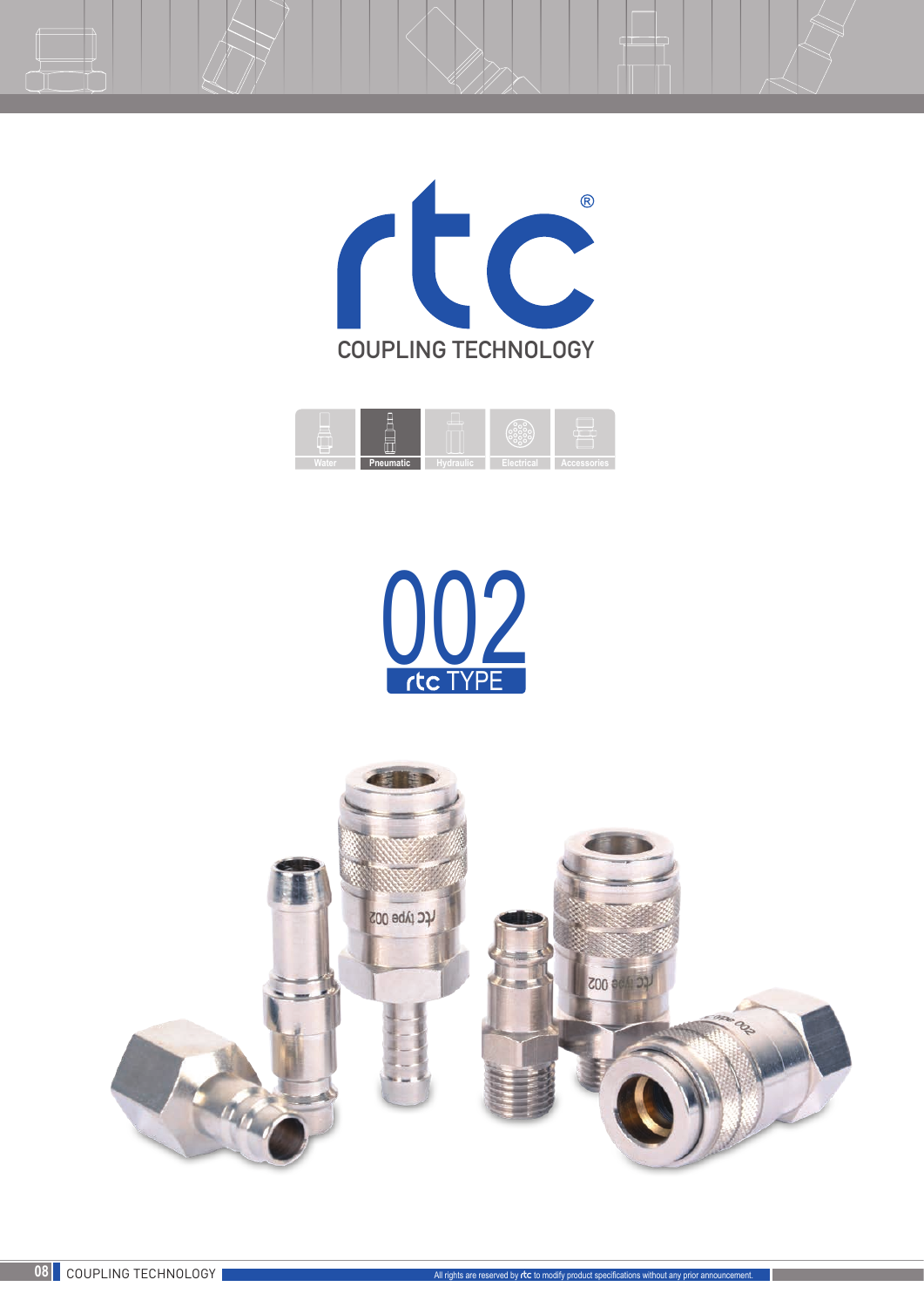

↷

# DN 7.8 mm Pneumatic Coupling TYPE **002**

## Compatible - Kompatibilität

| rtc    | 463.08     |
|--------|------------|
| rtc    | 025        |
| Rectus | 25KA, 26KA |
| Cejn   | 320        |
| Tema   | 1600       |

### Temperature Range - Temperaturbereich

| Nitrile (N) | $-20^{\circ}$ C +100 $^{\circ}$ C (- 4 $^{\circ}$ F + 212 $^{\circ}$ F) |
|-------------|-------------------------------------------------------------------------|
| FPM (V)     | $-20^{\circ}$ C +180 $^{\circ}$ C (-4 $^{\circ}$ F + 356 $^{\circ}$ F)  |

Working Pressure - Betriebsdruck 35 Bar (510 PSI)

Flow size - Nennweite rtc type 002 7.8 mm

# Material of Standard version / Material für die Standardversion<br>Socket body - Brass with nickel plated -

Kupplungsgrundkörper<br>Sleeve -Hülse Messing vernickelt<br>
Springs - Federn Stainless Steel - Ed Seals - Dichtung Nitrile (N)

Brass with nickel plated -<br>Messing vernickelt Brass with nickel plated -Springs - Federn Stainless Steel - Edelstahl Balls - Kugeln Stainless Steel - Edelstahl

Plug - Brass with nickel plated -Nippel Messing vernickelt

- Technical Specifications and Advantages
- High performance valve with increased flow
- rate and minimised pressure loss.
- Advantage of one hand operation.
- Corrosion resistant.

## Technische Daten und Vorteile

- Ventil mit hohem Druchfluss und geringem Druckverlust.

- Vorteil durch Einhandbedienung.
- Korrosionssbeständig.





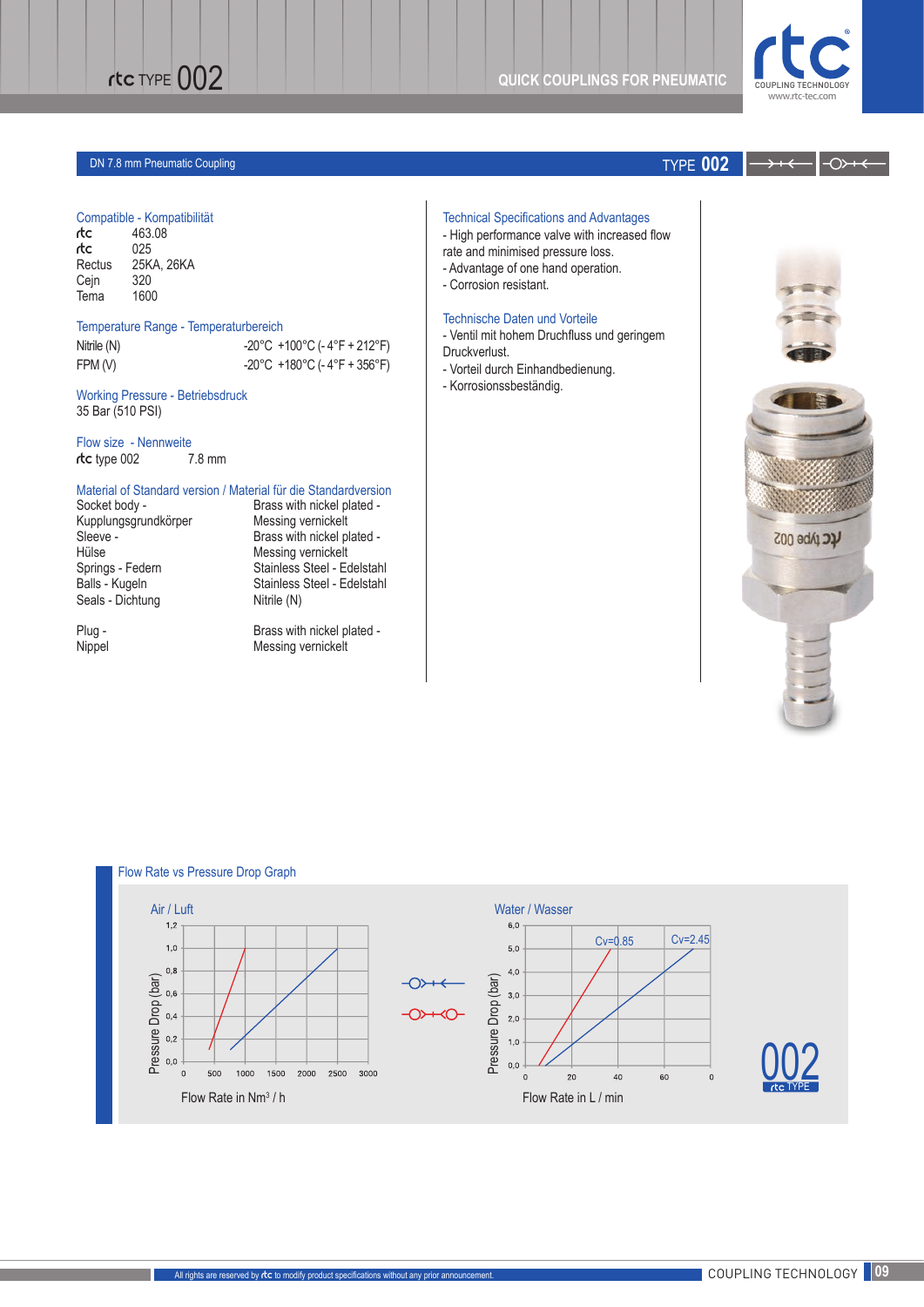

| rtc      | <b>TYPE 002</b>   |                 | Male thread socket / Kupplung mit Aussengewinde | $\rightarrow$ + $\leftarrow$               |      | マイト |    |    |      |
|----------|-------------------|-----------------|-------------------------------------------------|--------------------------------------------|------|-----|----|----|------|
|          | Socket / Kupplung | Size / Größe    | Order No / Bestellnr.<br>$\rightarrow$          | Order No / Bestellnr.<br>$\longrightarrow$ | Ød   | Ød1 |    |    | HEX. |
| NAN SILA | 7.8               | 002 SMO 13      | 002 SMF 13                                      | <b>BSP 1/4</b>                             | 22.5 | 48  | 9  | 21 |      |
|          |                   | 002 SMO 17      | 002 SMF 17                                      | <b>BSP 3/8</b>                             | 22.5 | 48  | 9  | 21 |      |
|          |                   | 002 SMO 21      | 002 SMF 21                                      | <b>BSP 1/2</b>                             | 22.5 | 50  | 11 | 22 |      |
|          |                   | 002 SMO 21-F13* | 002 SMF 21-F13*                                 | BSP 1/2-1/4                                | 22.5 | 50  |    | 22 |      |
|          | Ød1<br>-ଜୁ<br>Ød  |                 |                                                 |                                            |      |     |    |    |      |

\*G1/2 male threaded socket with inner G1/4 female thread Order No: 002 SMO 21-F13

| rtc<br><b>TYPE 002</b>                                                                                                                                                                                                                                            | Female thread socket / Kupplung mit Innengewinde |                                        |                                            |                |      | $\rightarrow$<br>$\rightarrow$ + $\leftarrow$ |      |  |  |
|-------------------------------------------------------------------------------------------------------------------------------------------------------------------------------------------------------------------------------------------------------------------|--------------------------------------------------|----------------------------------------|--------------------------------------------|----------------|------|-----------------------------------------------|------|--|--|
| Socket / Kupplung                                                                                                                                                                                                                                                 | Size / Größe                                     | Order No / Bestellnr.<br>$\rightarrow$ | Order No / Bestellnr.<br>$\longrightarrow$ | Ød             | Ød1  |                                               | HEX. |  |  |
|                                                                                                                                                                                                                                                                   | 7.8                                              | 002 SFO 13                             | 002 SFF 13                                 | <b>BSP 1/4</b> | 22.5 | 45                                            | 21   |  |  |
|                                                                                                                                                                                                                                                                   |                                                  | 002 SFO 17                             | 002 SFF 17                                 | <b>BSP 3/8</b> | 22.5 | 47                                            | 21   |  |  |
|                                                                                                                                                                                                                                                                   |                                                  | 002 SFO 21                             | 002 SFF 21                                 | <b>BSP 1/2</b> | 22.5 | 52                                            | 24   |  |  |
| ESSENCE (1990)<br>Territorial establecidade a la contenecidade a la contenecidade a la contenecidade a la contenecidade a la co<br>Contenecidade a la contenecidade a la contenecidad de la contenecidad de la contenecidad de la co<br>$\overline{\omega}$<br>CC |                                                  |                                        |                                            |                |      |                                               |      |  |  |

| rtc | <b>TYPE 002</b>                |              |                                        | Standard hose tail socket / Kupplung mit gerader Standard - Schlauchtülle |                 |      | $\rightarrow$ + $\leftarrow$ | $\rightarrow$ |
|-----|--------------------------------|--------------|----------------------------------------|---------------------------------------------------------------------------|-----------------|------|------------------------------|---------------|
|     | Socket / Kupplung              | Size / Größe | Order No / Bestellnr.<br>$\rightarrow$ | Order No / Bestellnr.<br>$\rightarrow$                                    | Ød              | Ød1  |                              | L1            |
|     |                                |              | 002 SHO 06                             | 002 SHF 06                                                                | 6 mm            | 22.5 | 61                           | 23            |
|     |                                | 002 SHO 08   | 002 SHF 08                             | 8 mm                                                                      | 22.5            | 61   | 23                           |               |
|     | $L1 \rightarrow$               | 7.8          | 002 SHO 10                             | 002 SHF 10                                                                | $10 \text{ mm}$ | 22.5 | 61                           | 23            |
|     |                                |              | 002 SHO 13                             | 002 SHF 13                                                                | $13 \text{ mm}$ | 22.5 | 61                           | 23            |
|     | $\overline{\omega}$<br>C<br>Ød |              |                                        |                                                                           |                 |      |                              |               |

| rta | <b>TYPE 002</b>                                    | Socket with plastic hose connection / Kupplung mit Kunststoffschlauch |                                        |                                                    |          | $\rightarrow$<br>$\rightarrow$ + $\leftarrow$ |                 |    |
|-----|----------------------------------------------------|-----------------------------------------------------------------------|----------------------------------------|----------------------------------------------------|----------|-----------------------------------------------|-----------------|----|
|     | Sockets / Kupplungen                               | Size / Größe                                                          | Order No / Bestellnr.<br>$\rightarrow$ | Order No / Bestellnr.<br>$\longrightarrow$ + < $-$ | Ød       | Ød1                                           | Ød <sub>2</sub> |    |
|     |                                                    |                                                                       | 002 SVO 0406                           | 002 SVF 0406                                       | $4x6$ mm | M10x1                                         | 22.5            | 52 |
|     | 7.8                                                | 002 SVO 0608                                                          | 002 SVF 0608                           | $6x8$ mm                                           | M12x1    | 22.5                                          | 52              |    |
|     | $-1-$                                              |                                                                       | 002 SVO 0810                           | 002 SVF 0810                                       | 8x10 mm  | M14x1                                         | 22.5            | 56 |
|     | 网络多叶属<br>▩<br>$\overline{\omega}$<br><br>छ जु<br>C |                                                                       |                                        |                                                    |          |                                               |                 |    |

| rtc<br><b>TYPE 002</b>                                 | Plastic Hose Connection With Spring Guard / Knickschutzfeder<br>$\rightarrow +<$ |                                        |                                            |          |       |                 | $\rightarrow$ |
|--------------------------------------------------------|----------------------------------------------------------------------------------|----------------------------------------|--------------------------------------------|----------|-------|-----------------|---------------|
| Sockets / Kupplungen                                   | Size / Größe                                                                     | Order No / Bestellnr.<br>$\rightarrow$ | Order No / Bestellnr.<br>$\longrightarrow$ | Ød       | Ød1   | Ød <sub>2</sub> |               |
|                                                        | 7.8                                                                              | 002 SVOG 0406                          | 002 SVFG 0406                              | $4x6$ mm | M10x1 | 22.5            | 100           |
|                                                        |                                                                                  | 002 SVOG 0608                          | 002 SVFG 0608                              | $6x8$ mm | M12x1 | 22.5            | 110           |
|                                                        |                                                                                  | 002 SVOG 0810                          | 002 SVFG 0810                              | 8x10 mm  | M14x1 | 22.5            | 140           |
| <b>BARA BARA</b><br>▩<br>Ød <sub>1</sub><br>CC<br>᠊᠊ᠧᡪ |                                                                                  |                                        |                                            |          |       |                 |               |

1 Ød Ød